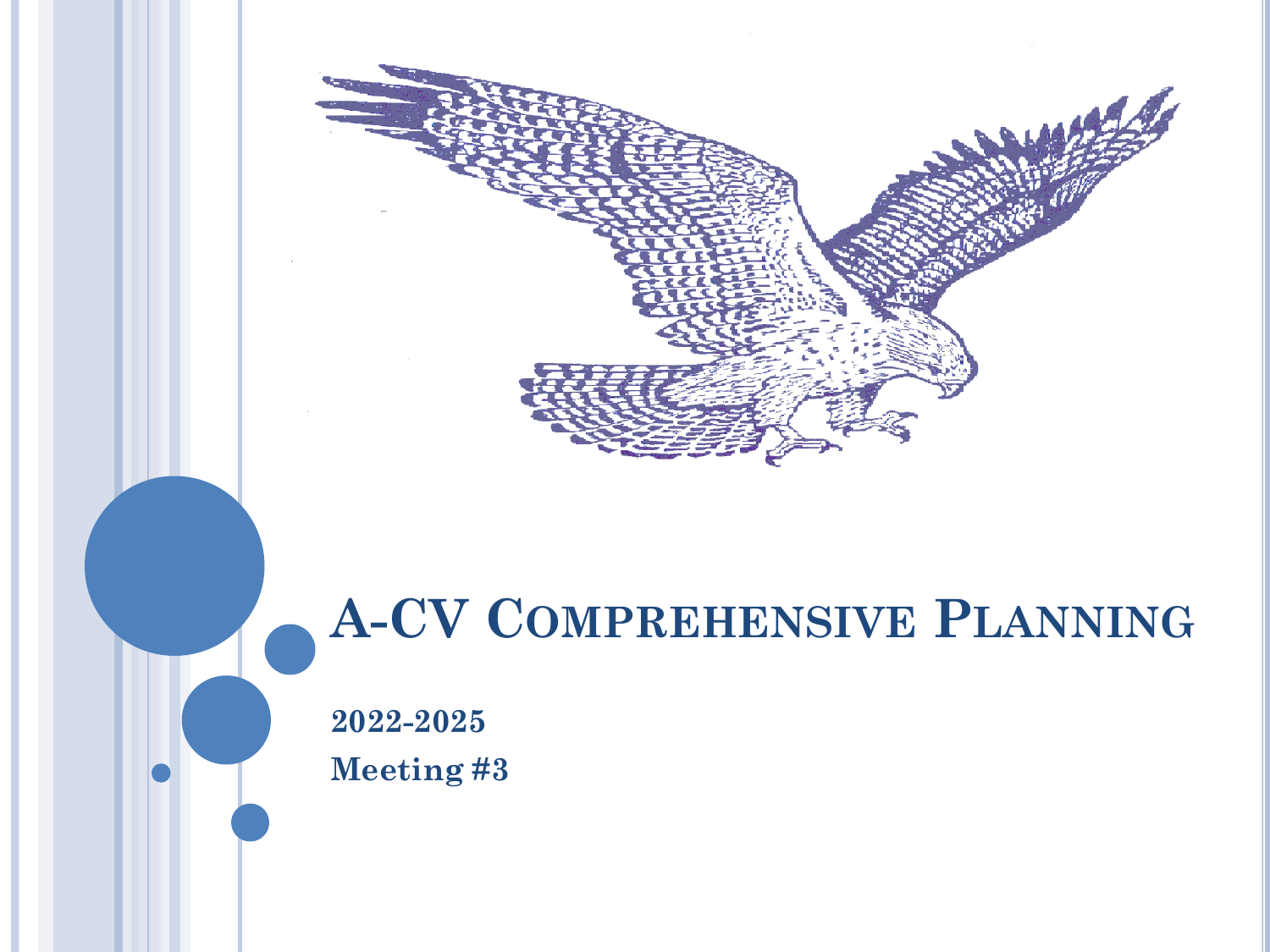

### **GOALS**

#### **Comprehensive Planning: Meeting Agenda**

- Comprehensive Planning Review
- **o** Review Future Ready Comprehensive Planning Portal
- Mission, Vision, and Shared Values
- **o** Discussion
- Closure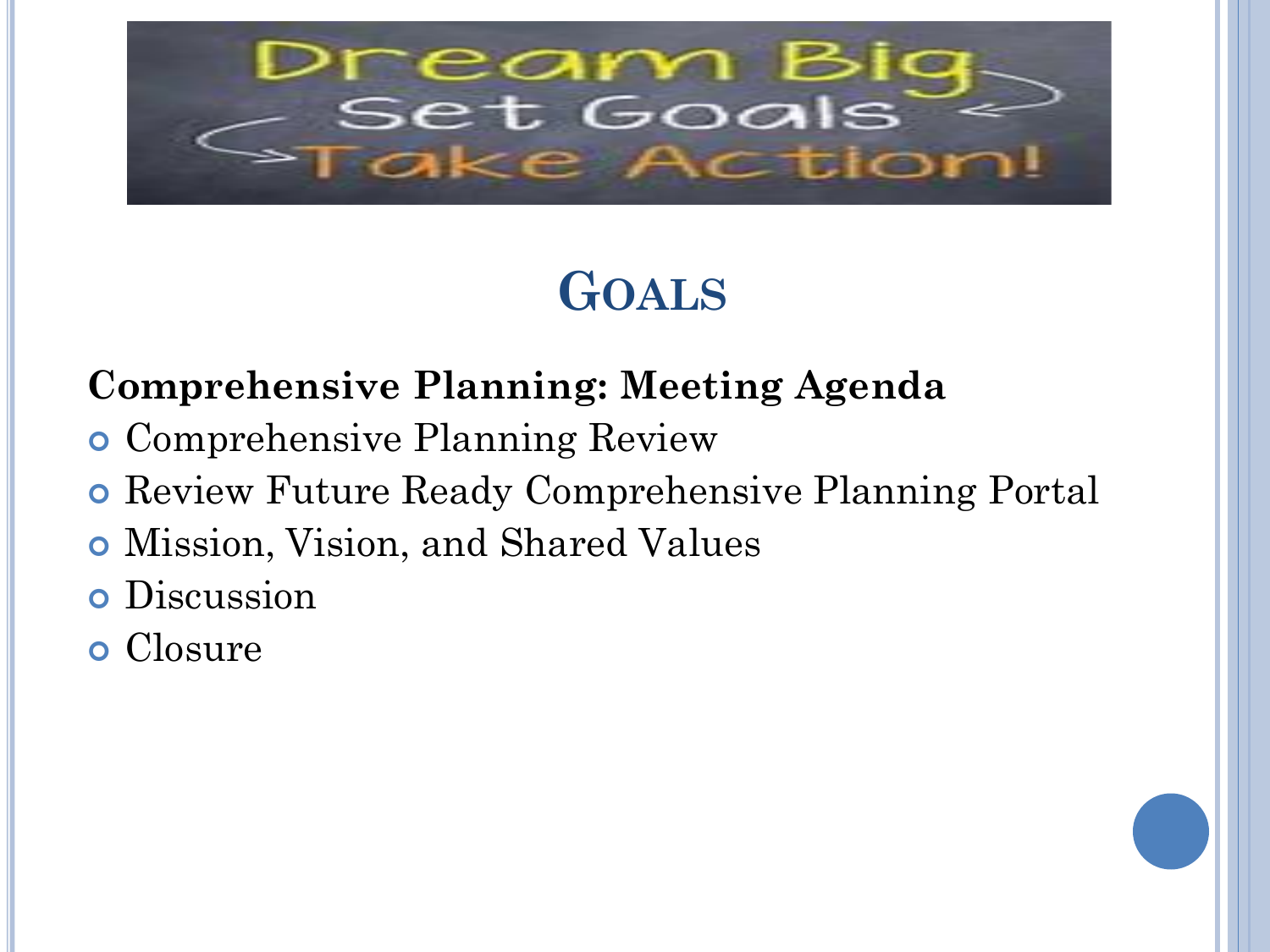#### **PROCESS**

#### Begin: Spring 2022

- Form and organize strategic planning committee
- Review and revise, as necessary, the mission, vision, and shared values
- Identify accomplishments
- Identify challenges
- Review district data for analysis
- Plan action steps to improve challenges
- Fall of 2022
	- Present and display the plan
	- Submit to PDE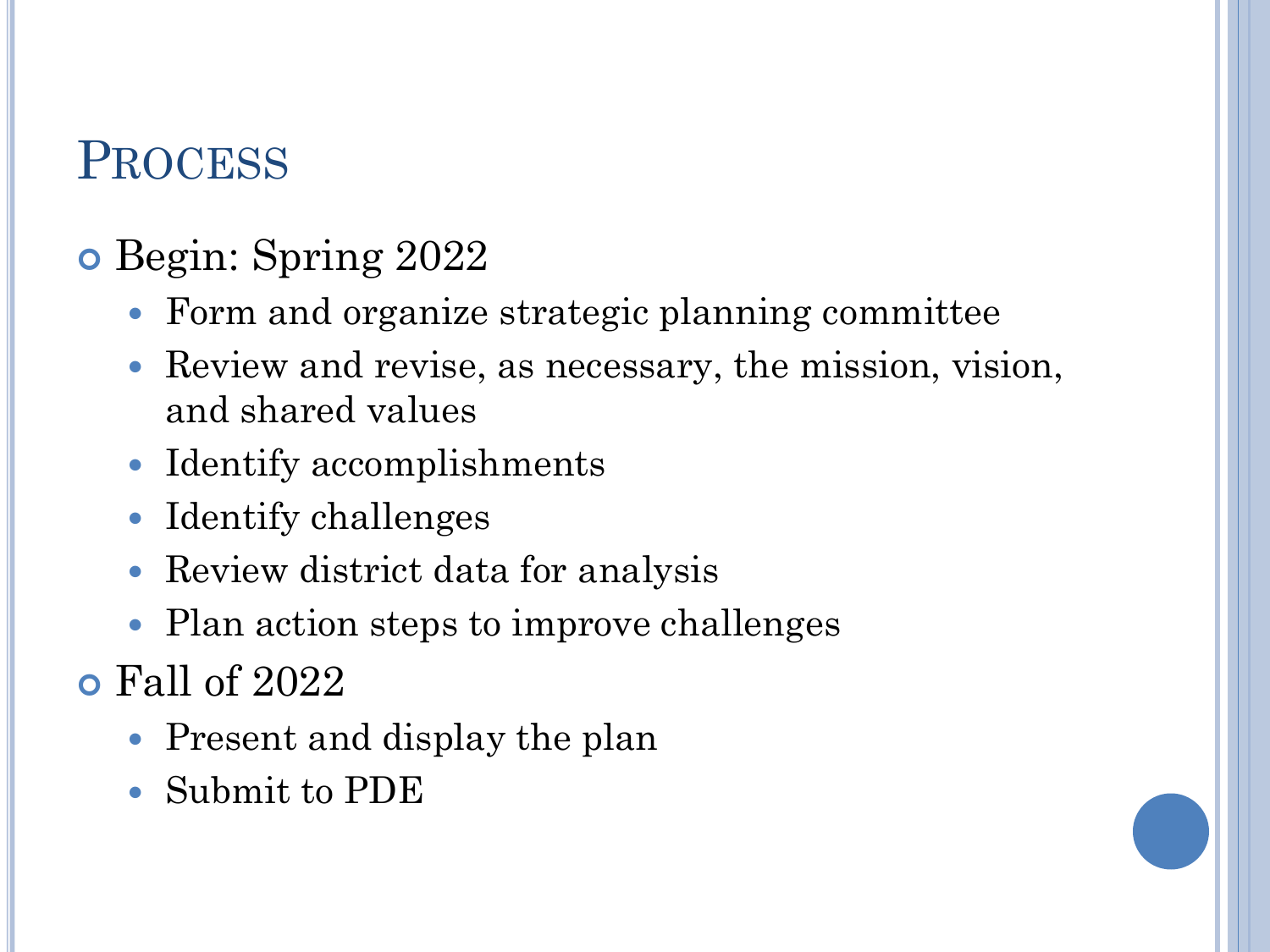## **Comprehensive Planning**

Planning for continuous improvement of leadership, teaching and learning is critically important to ensuring that all students have access to a world-class education that prepares them for college, career, and life. Pennsylvania's cycle of improvement is grounded in evidence-based approaches that can both improve student outcomes and increase return on investment, as resources are spent on programs and practices likely to have a positive impact. Opportunities to create, assess, and adjust throughout the cycle empowers local education agencies and schools to engage all stakeholders in pursuit of a shared vision for student success.

The Future Ready Comprehensive Planning Portal was created to provide a consistent planning framework and collection tool for all Pennsylvania local education agencies (school districts, charter schools, area vocational



schools/career and technical centers, Intermediate Units) and schools. This new model provides flexibility in the planning process based on individual community needs, is grounded in an outcomes-based approach focused on student achievement and encourages schools and districts to more effectively and efficiently plan and lead innovative school improvement practices. The core concepts are based on a simplistic logic model, one that any local education agency or school can effectively use for developing cohesive long-term goals and action plans, monitoring yearly progress, and providing transparency in communication with school personnel, state officials, parents and community.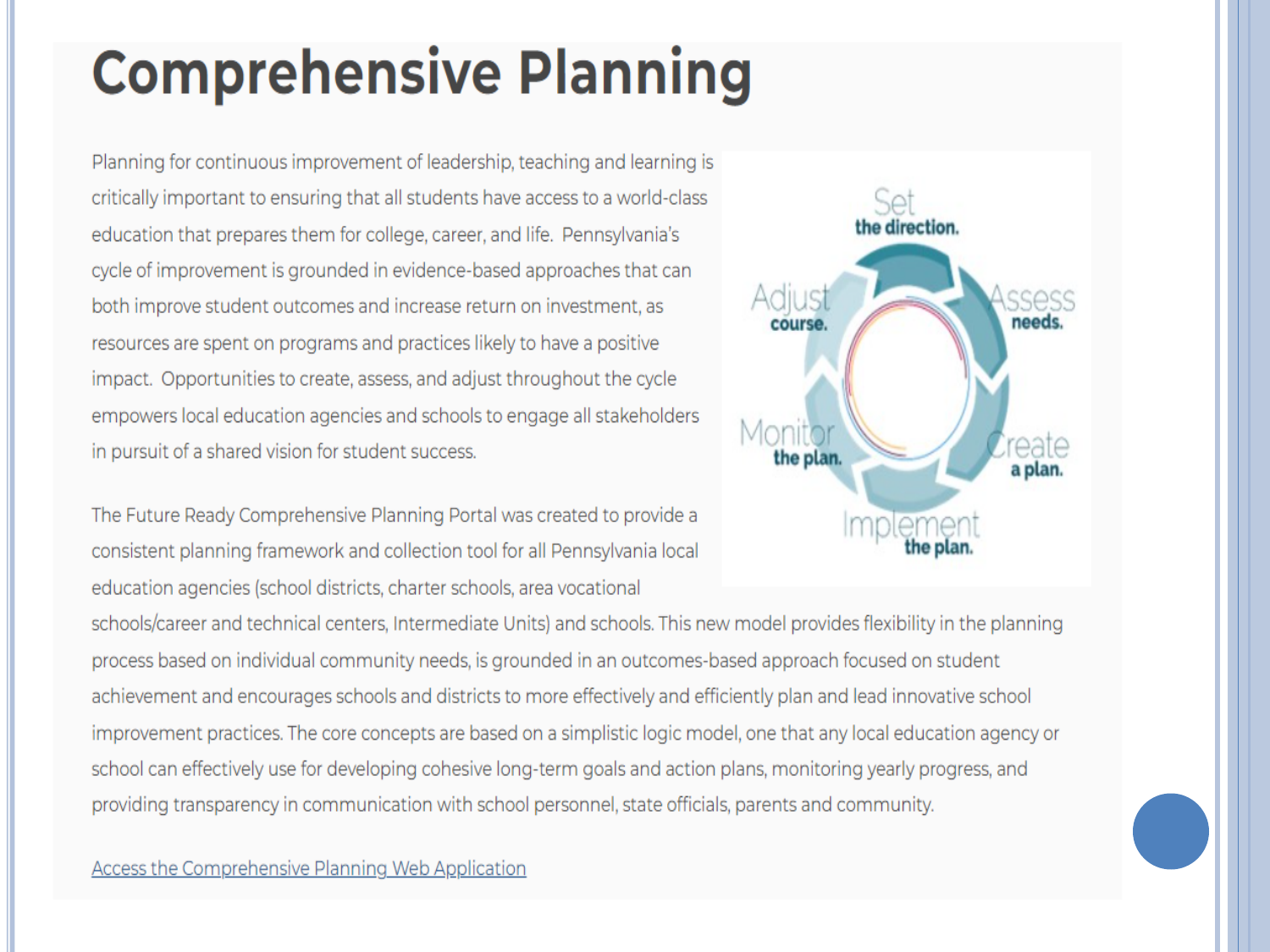#### FRCPP

**Pennsylvania Department of Education** Future Ready Comprehensive Planning

#### **Allegheny-Clarion Valley SD**

#### **Plan Reports and Print** Home **My Plans Reports Resources**

#### **Mission/Vision**

Mission Statement A-C Valley, in conjunction with the community, will ensure a comprehensive education that inspires students to: Dream Big, Work Hard, and **Act Responsibly.** 

Vision Statement In a personalized, safe environment, the Allegheny-Clarion Valley School District will prepare our students to be ready for the challenges of a diverse world, so they can: • Meet/exceed high expectations in Literacy Innovation Analytical problem solving and strategic thinking Co-curricular and extracurricular opportunities · Succeed in college and careers · Be technologically adaptive · Value life-long learning · Live as responsible and productive citizens · Demonstrate compassion and empathy . Achieve personal potential

#### **David McDeavitt**

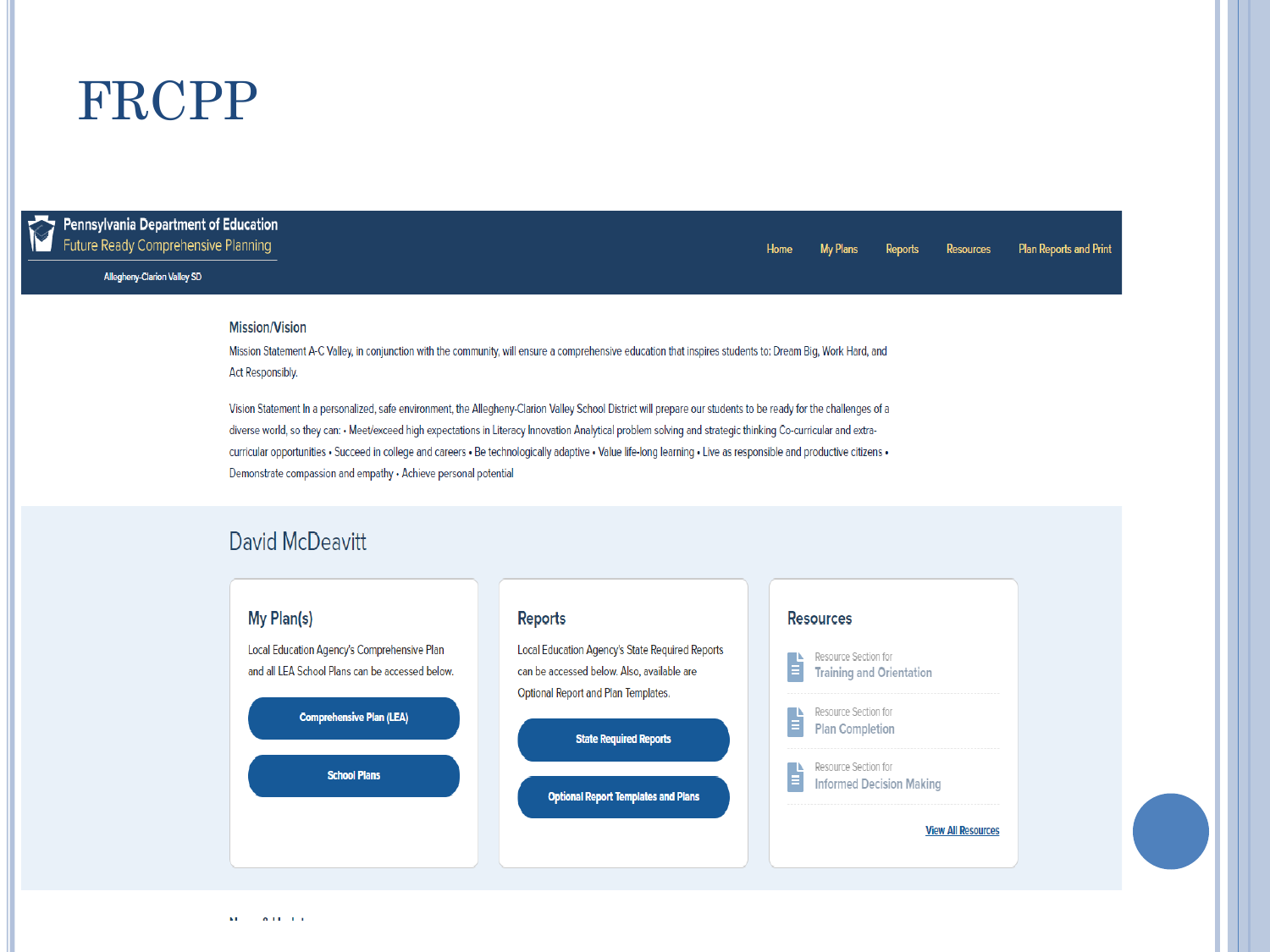

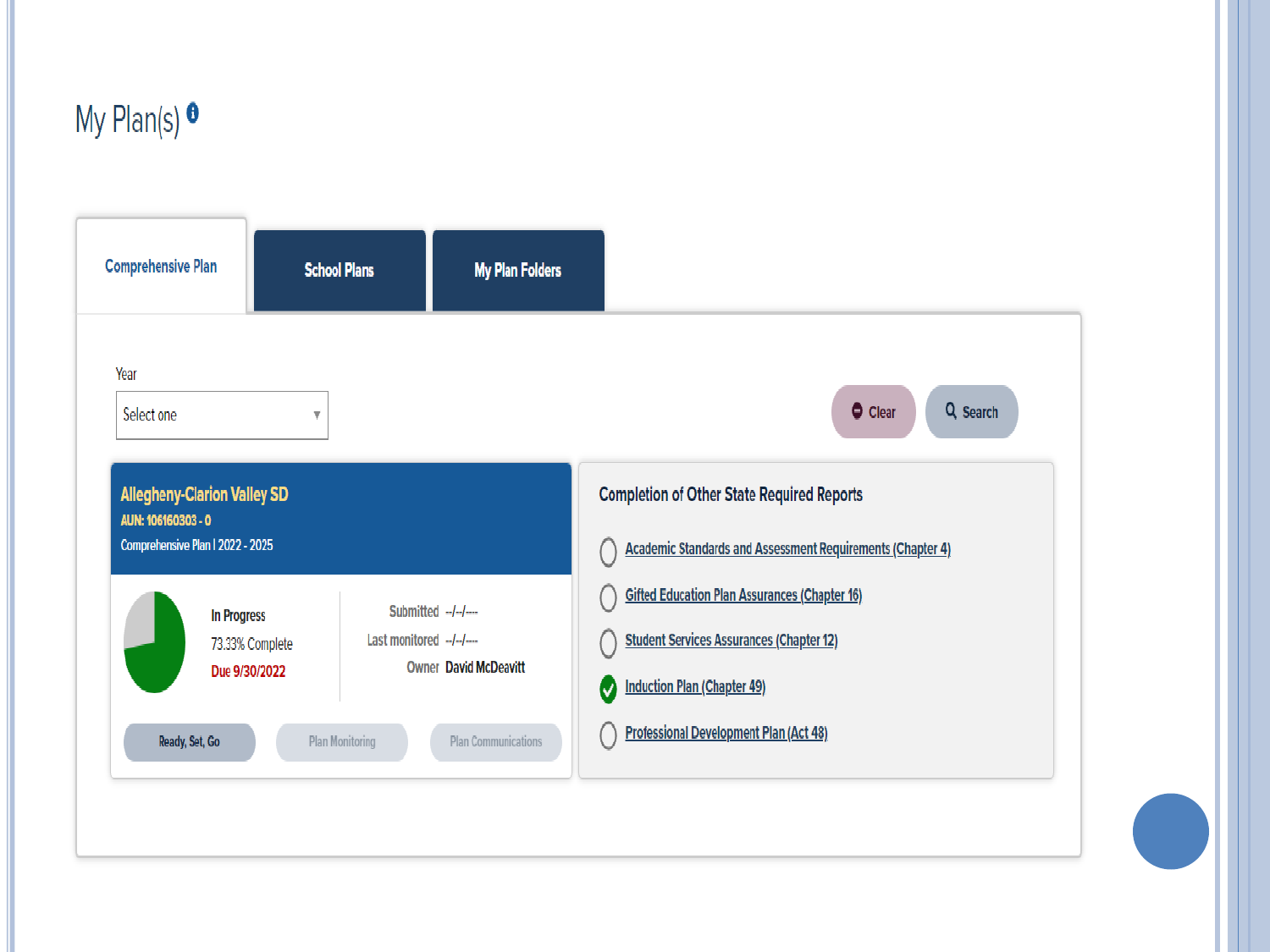

### MISSION, VISION, SHARED **VALUES**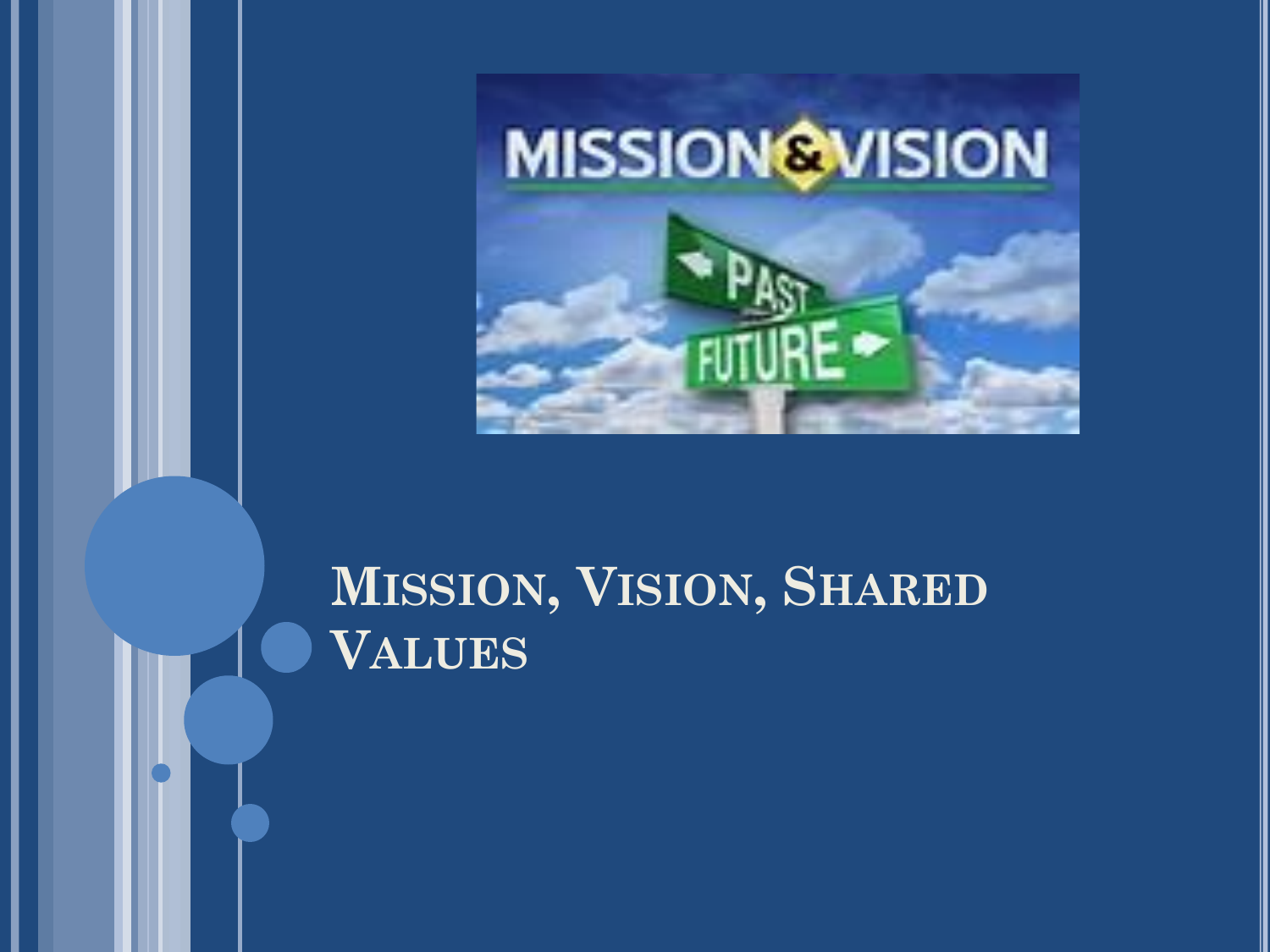#### MISSION STATEMENT

A-C Valley, in conjunction with the community, will ensure a comprehensive education that inspires students to:

# **Dream Big, Work Hard, and Act Responsibly.**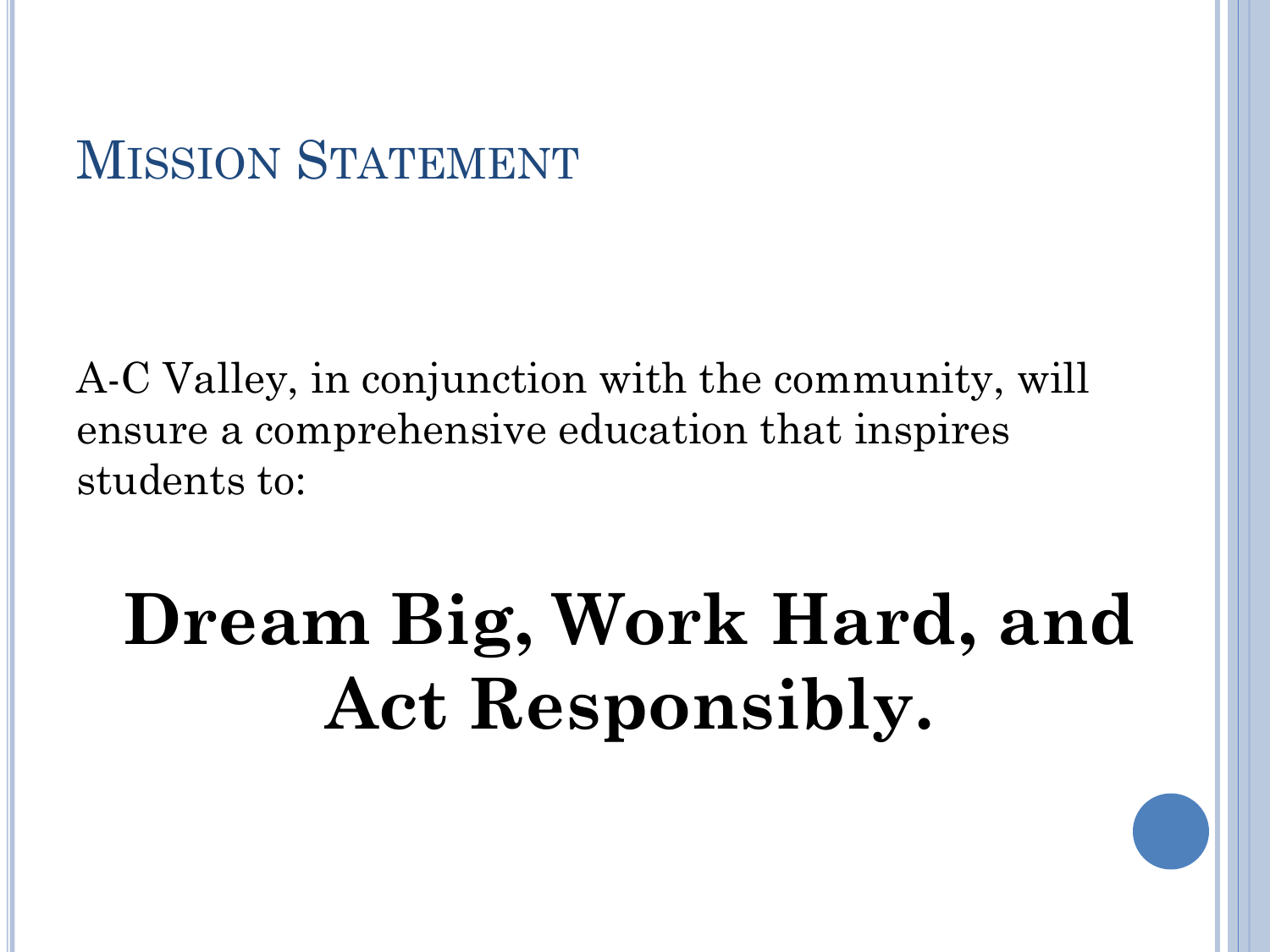### VISION STATEMENT

In a personalized, safe environment, the Allegheny-Clarion Valley School District will prepare our students to be ready for the challenges of a diverse world, so they can:

- Meet/exceed high expectations in
	- Literacy
	- Innovation
	- Analytical problem solving and strategic thinking
	- Co-curricular and extra-curricular opportunities
- Succeed in college and careers
- Be technologically adaptive
- Value life-long learning
- Live as responsible and productive citizens
- **o** Demonstrate compassion and empathy
- Achieve personal potential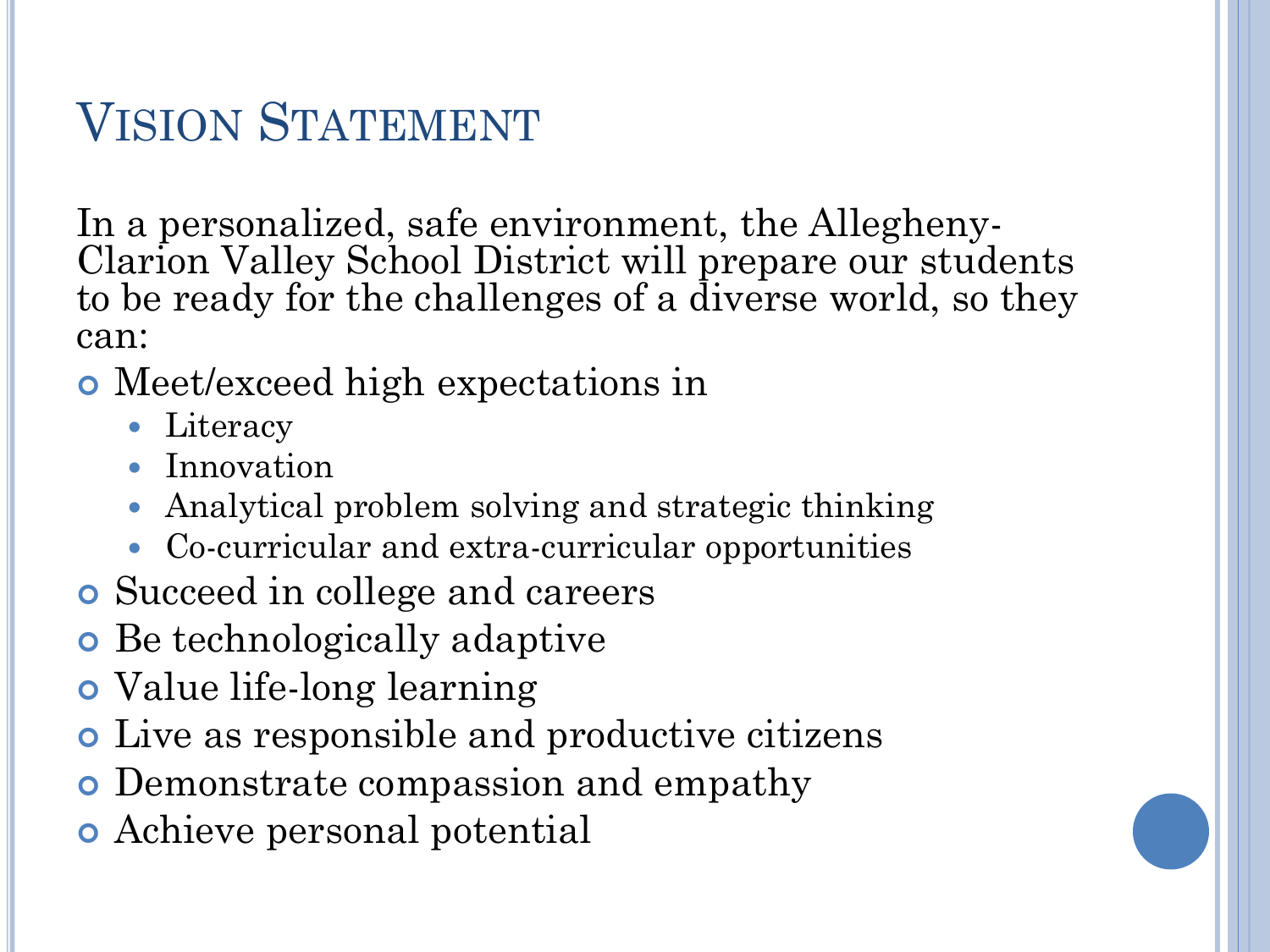#### SHARED VALUES

The Allegheny-Clarion Valley School District community believes that people of character consistently demonstrate and act on the following values:

- *Literacy*  Acquiring information and knowledge, interpreting its value, and using it to solve real world problems
- *Communication* Using Interpersonal and Intrapersonal skills to summarize, package, and deliver a message or an idea.
- *Environmental Awareness*  Be good stewards of our natural resources
- *Innovation* Develop new and unique approaches
- *Entrepreneurial Spirit*  Willing to take a calculated risk
- *Self Discipline*  Understand, consider, and accept the impact and consequences of personal actions and decisions
- *Integrity* Do what is right, legally and morally. Be willing to do what is right even when no one is looking
- *Work Ethic*  Strive for excellence, taking pride in their work, always giving their best efforts, persevering in spite of adversities, reflecting on the results of their efforts an applying what they've learned to new endeavors
- *Citizenship* Contribute to the well being of their communities (both locally and globally) as responsible citizens acting in positive and creative ways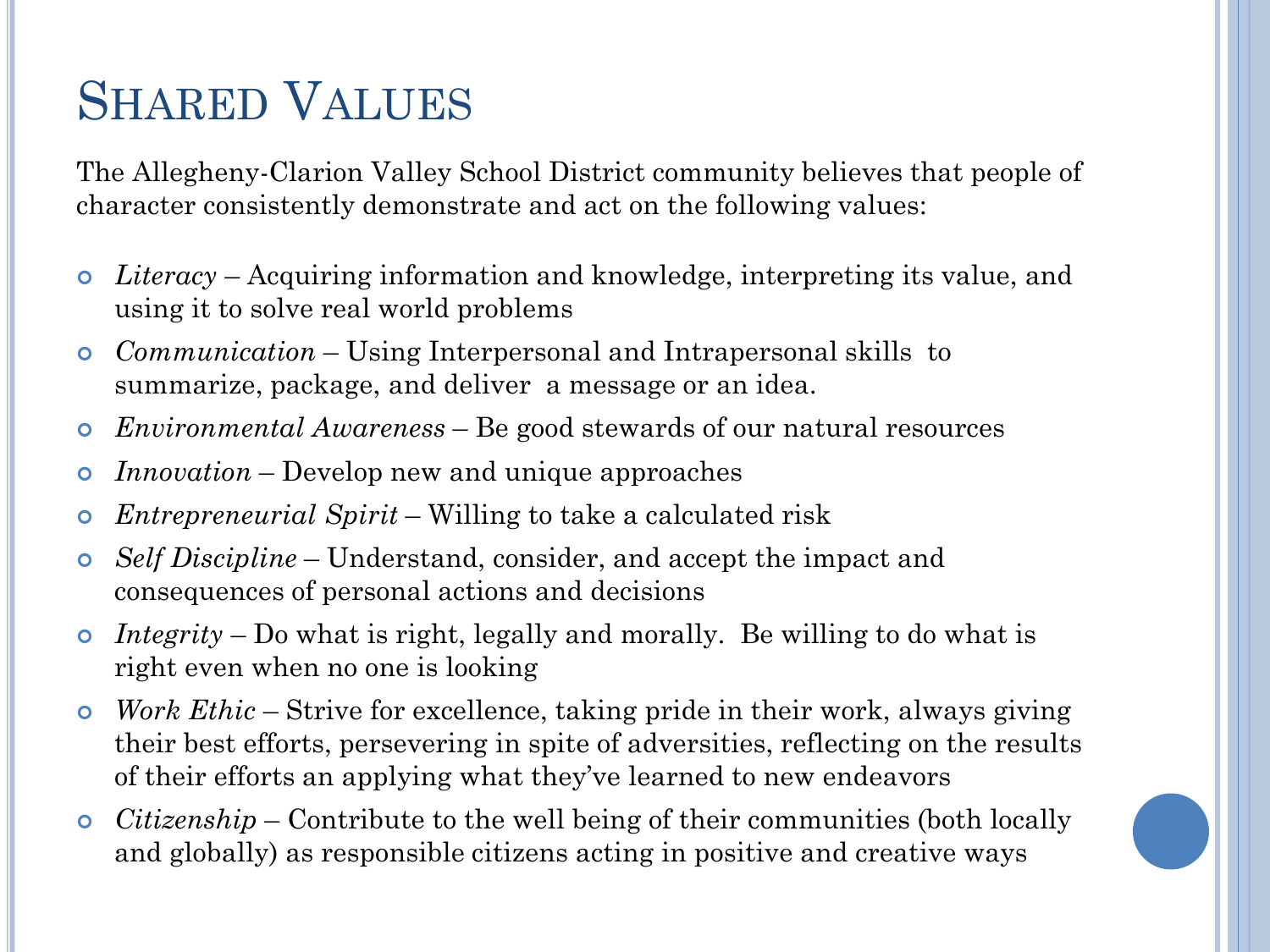

#### CHALLENGES & GOALS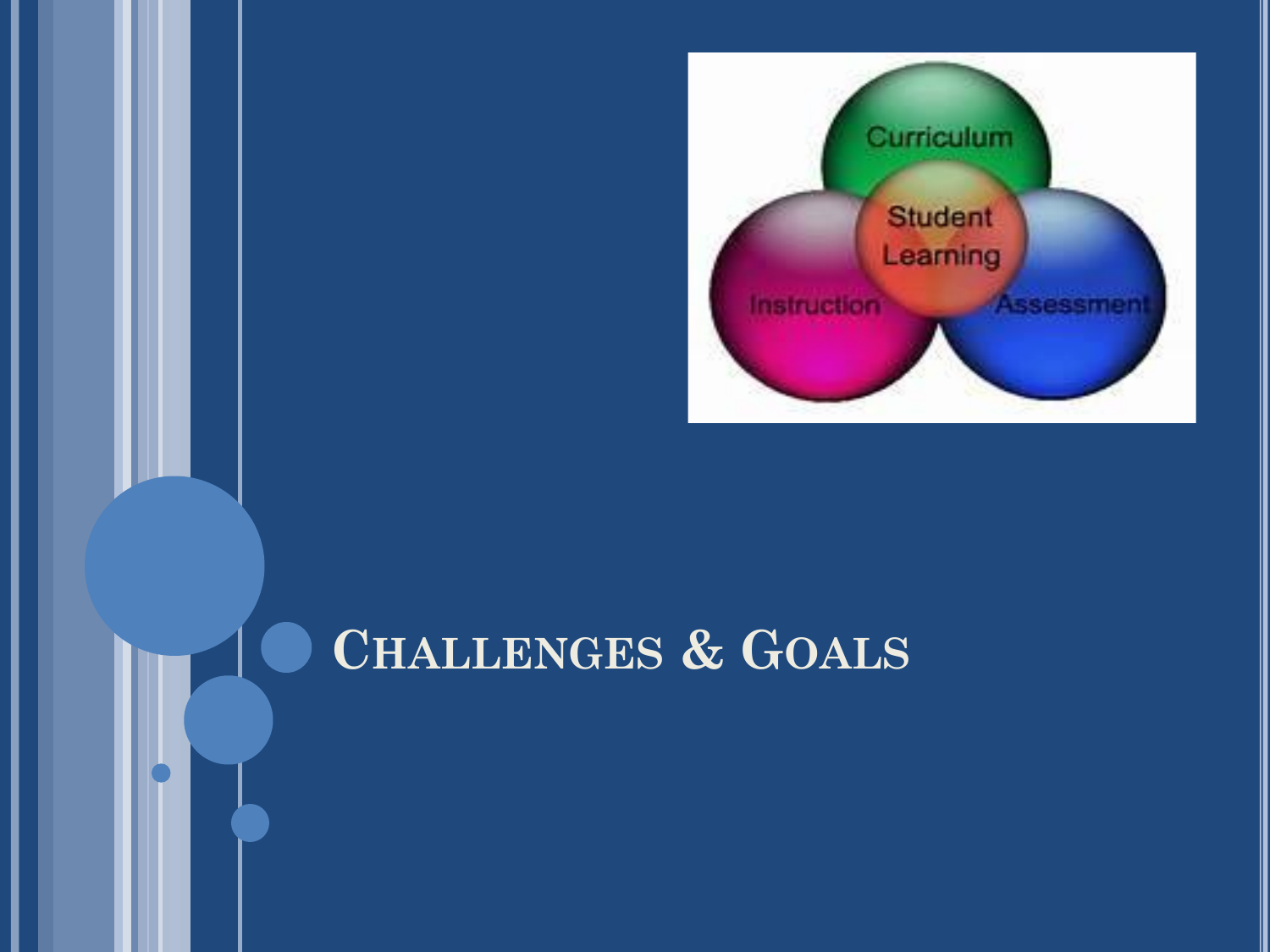

Establish a district system that fully ensures consistent implementation of standards aligned curricula in both schools for all students.

- Formative assessments are focused on a wide range of content and facts memorization
- Current standardized assessments focus on "power standards" and require significantly more emphasis on strategic thinking and transfer of learning to novel problems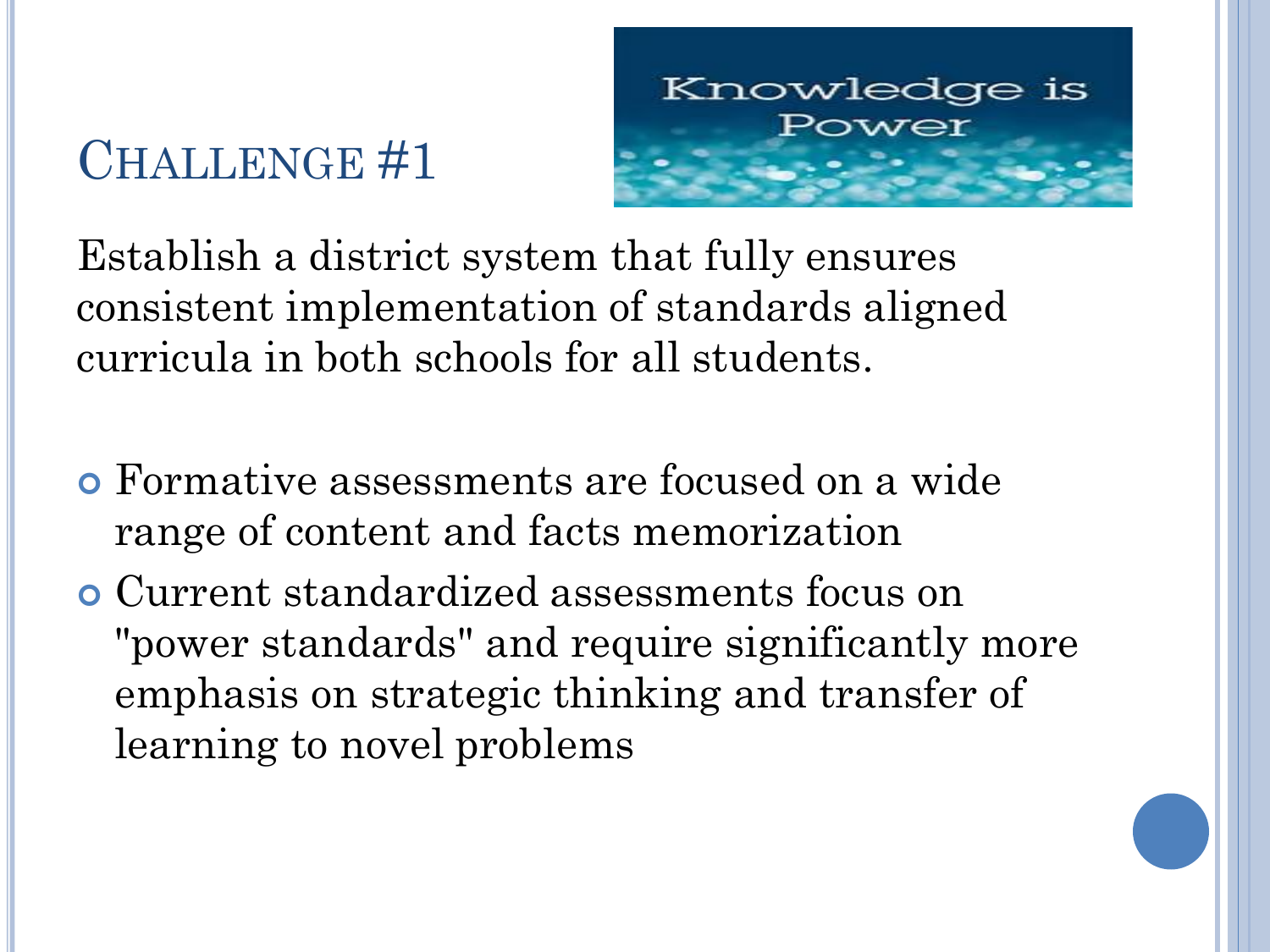Establish a district system that fully ensures staff members use standards aligned assessments and data to monitor student achievement and adjust instructional practices.

- Inadequate curriculum alignment resulting in inconsistent student achievement
- Students are not engaged in the process of monitoring their own academic progress
- Multi-Tiered Systems of Support are not fully established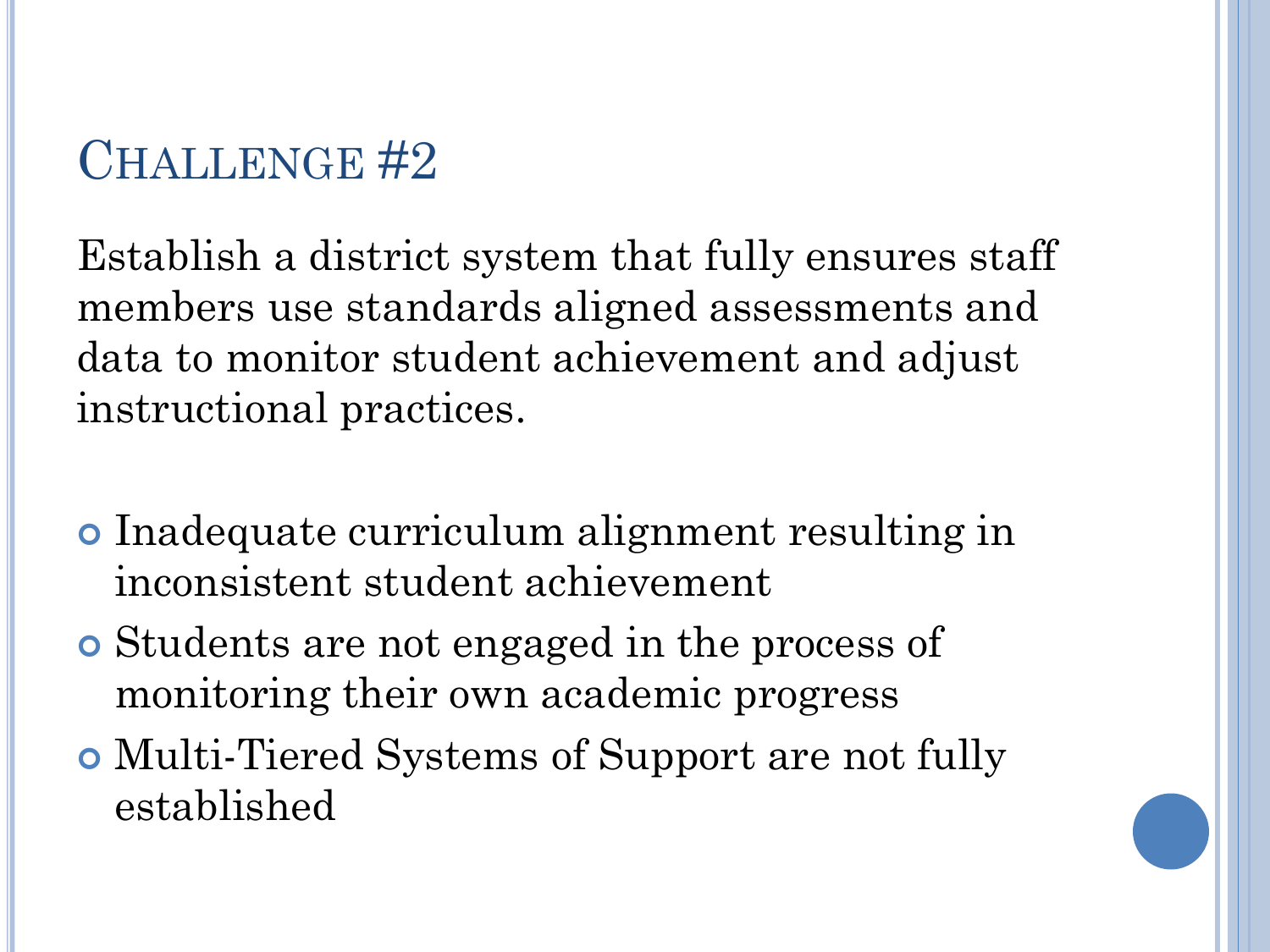Establish a district system that fully ensures the consistent implementation of effective instructional practices across all classrooms in each school.

- There is inconsistency in the enforcement of student learning expectations and behavioral conduct
- This inconstancy of learning expectations result in the development of negative attitudes toward learning and general apathy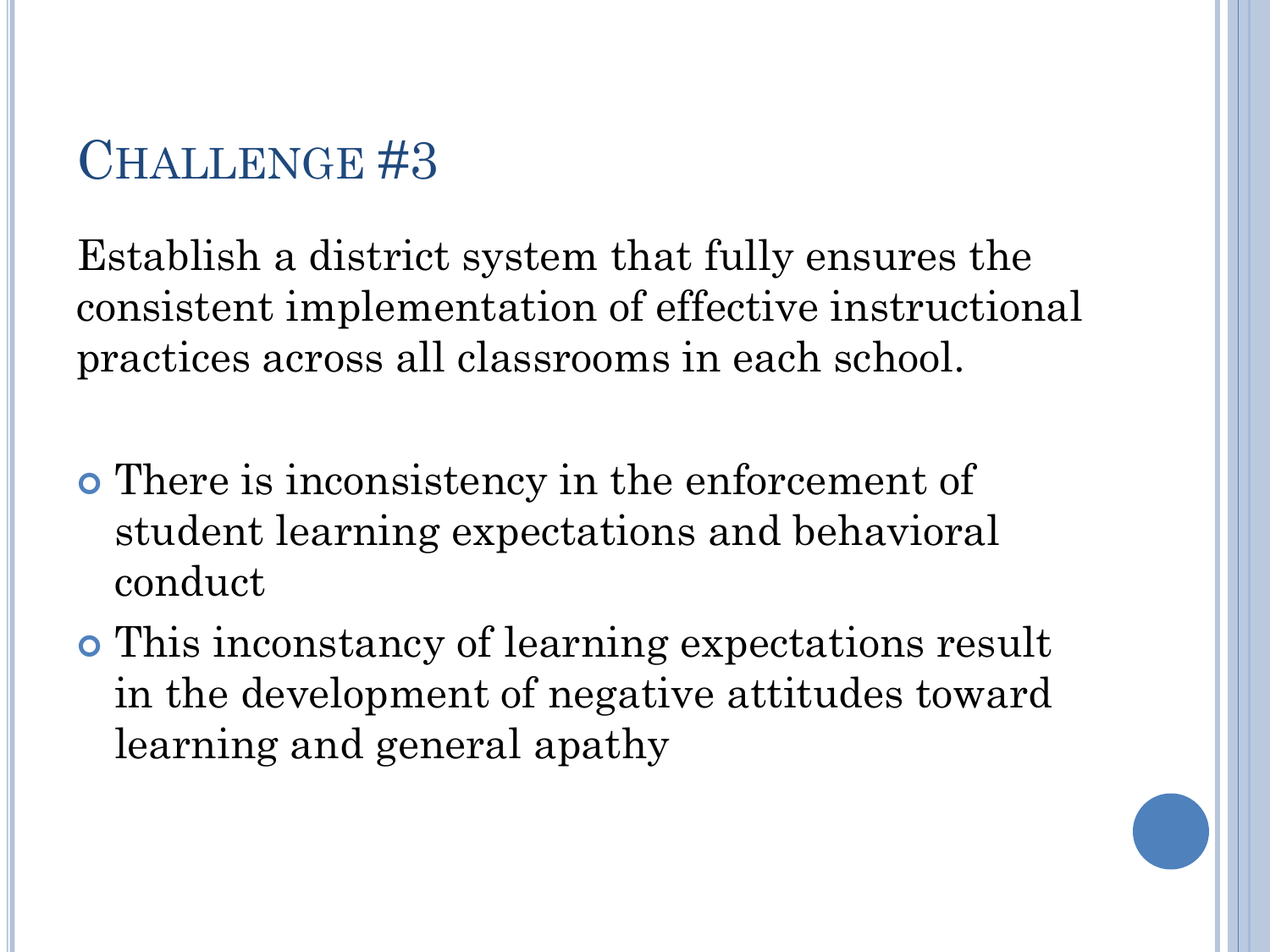Establish a district system that fully ensures specially designed instruction is provided to meet the unique learning needs of all students.

- Students are not engaged in the process of monitoring their own academic progress and teachers do not have the time to analyze assessment results that impact pacing and sequence
- Multi-Tiered Systems of Support is not fully established
- Students struggle to transition from Elementary School to the Jr/Sr High School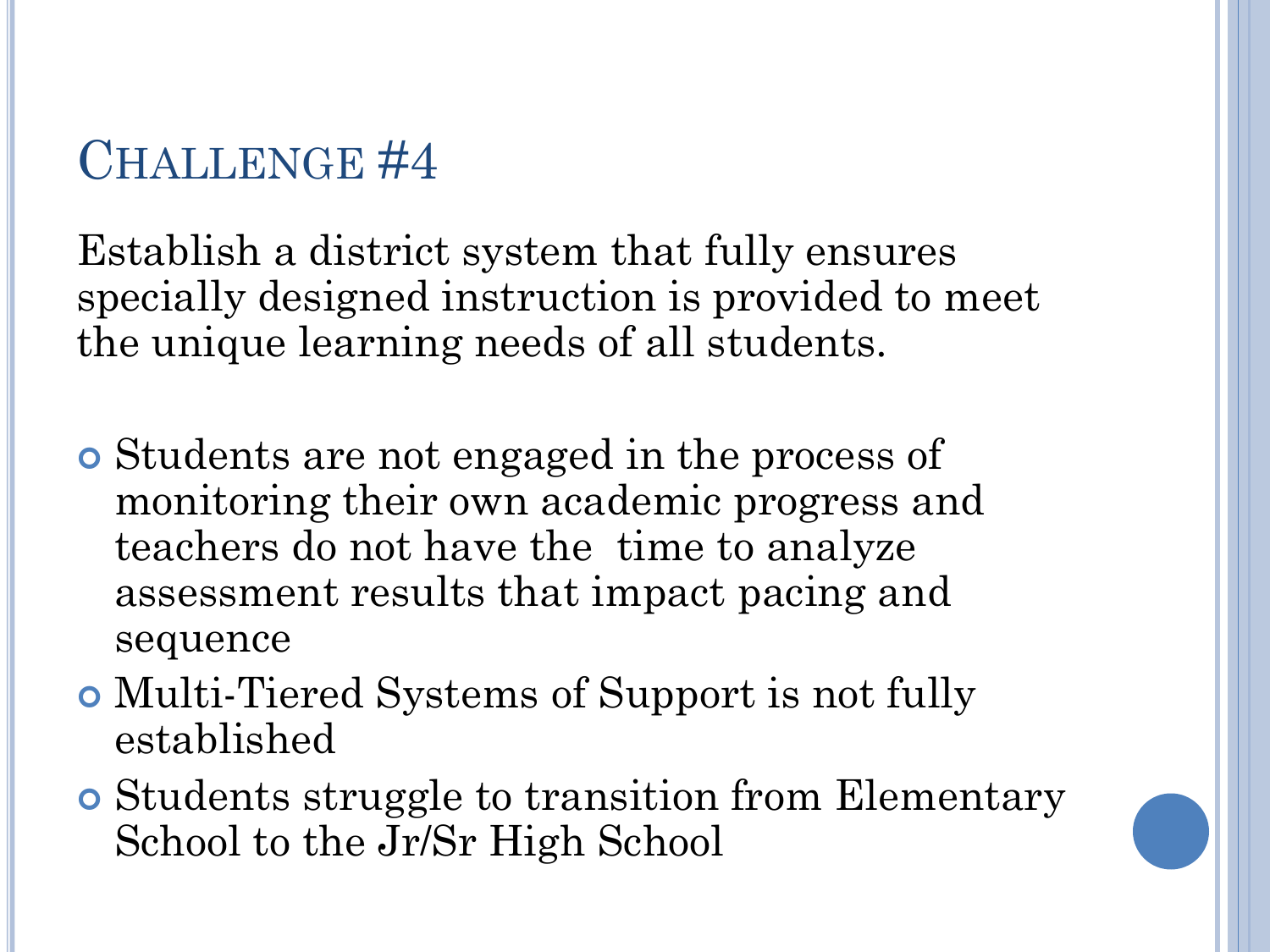Establish a district system that fully ensures each member of the district community promotes, enhances and sustains a shared vision of positive school climate and ensures family and community support of student participation in the learning process.

 The district will continue to build a safe atmosphere for student learning through improving emergency drills, school police officer, and the security camera system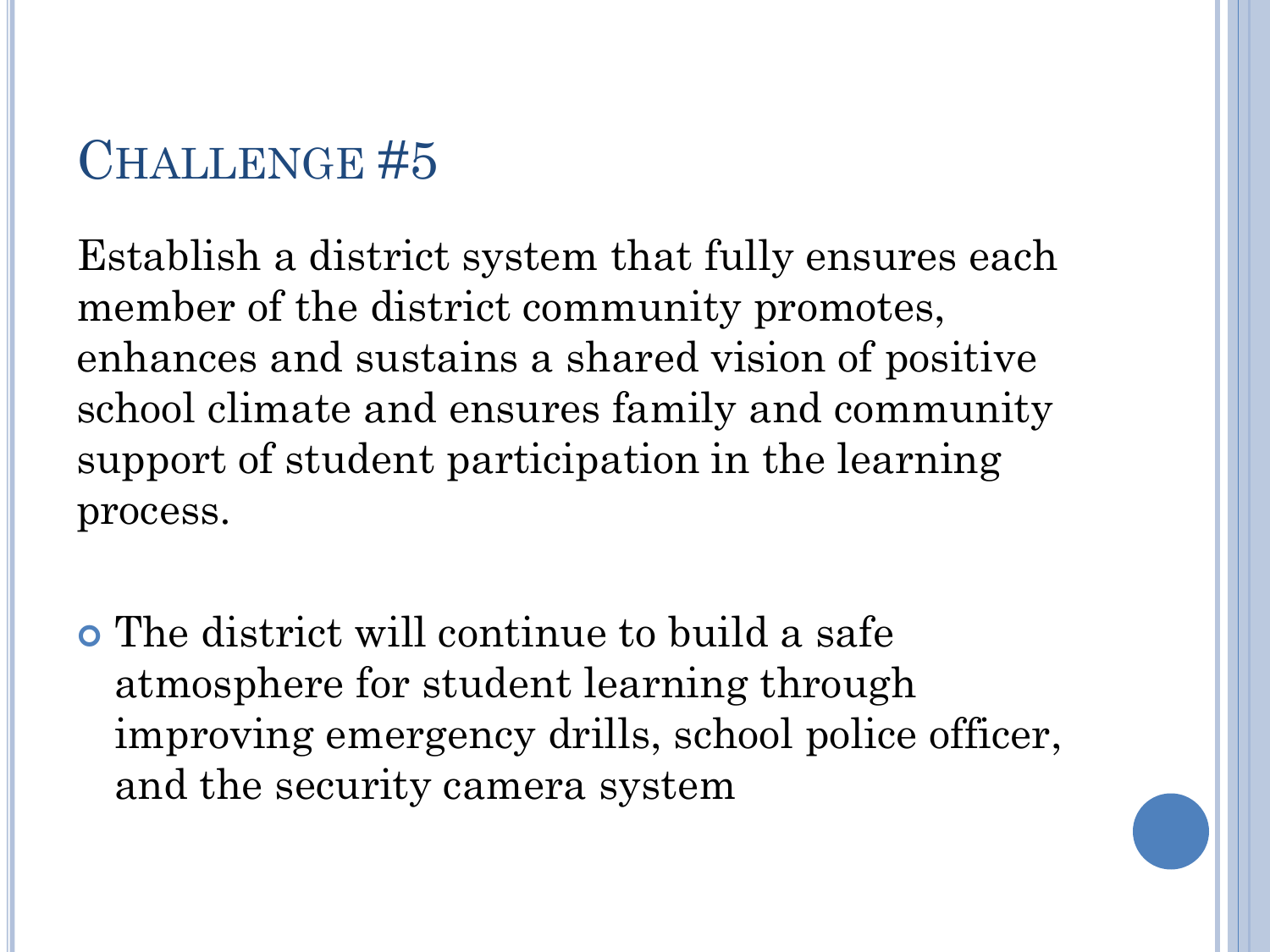

Establish a district system that fully ensures consistent implementation of standards aligned curricula across all schools for all students.

- Professional Development Opportunities for Teachers and Child Specific Aides will be focused on student data using the EdInsight data warehouse
- IU6 Staff will provide professional development aligned to the "power standards" to increase PSSA/Keystone test scores
- LETRS (Language Essentials for Teachers of Reading and Spelling) for Elementary Staff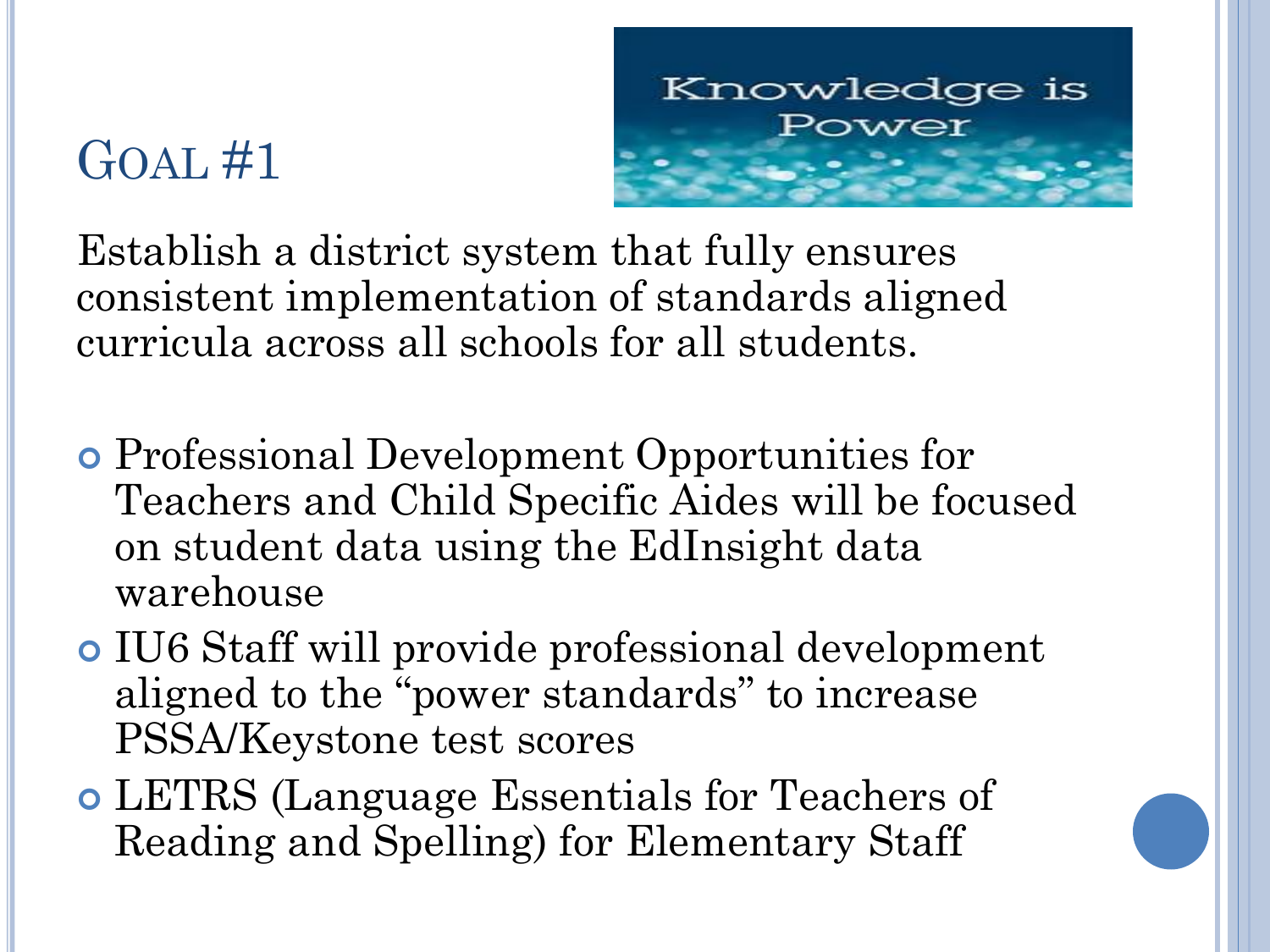Establish a district system that fully ensures staff members use standards aligned assessments and data to monitor student achievement and adjust instructional practices.

- Curriculum alignment for both horizontal and vertical articulation and implementation
- Students will be engaged in the process of monitoring their own academic progress
- PSSA test scores in for advanced and proficient learners in grades 3, 4, 5, 6, 7, and 8 will increase by 2% each year of this plan
- **o** Keystone exam test scores will increase 2% each year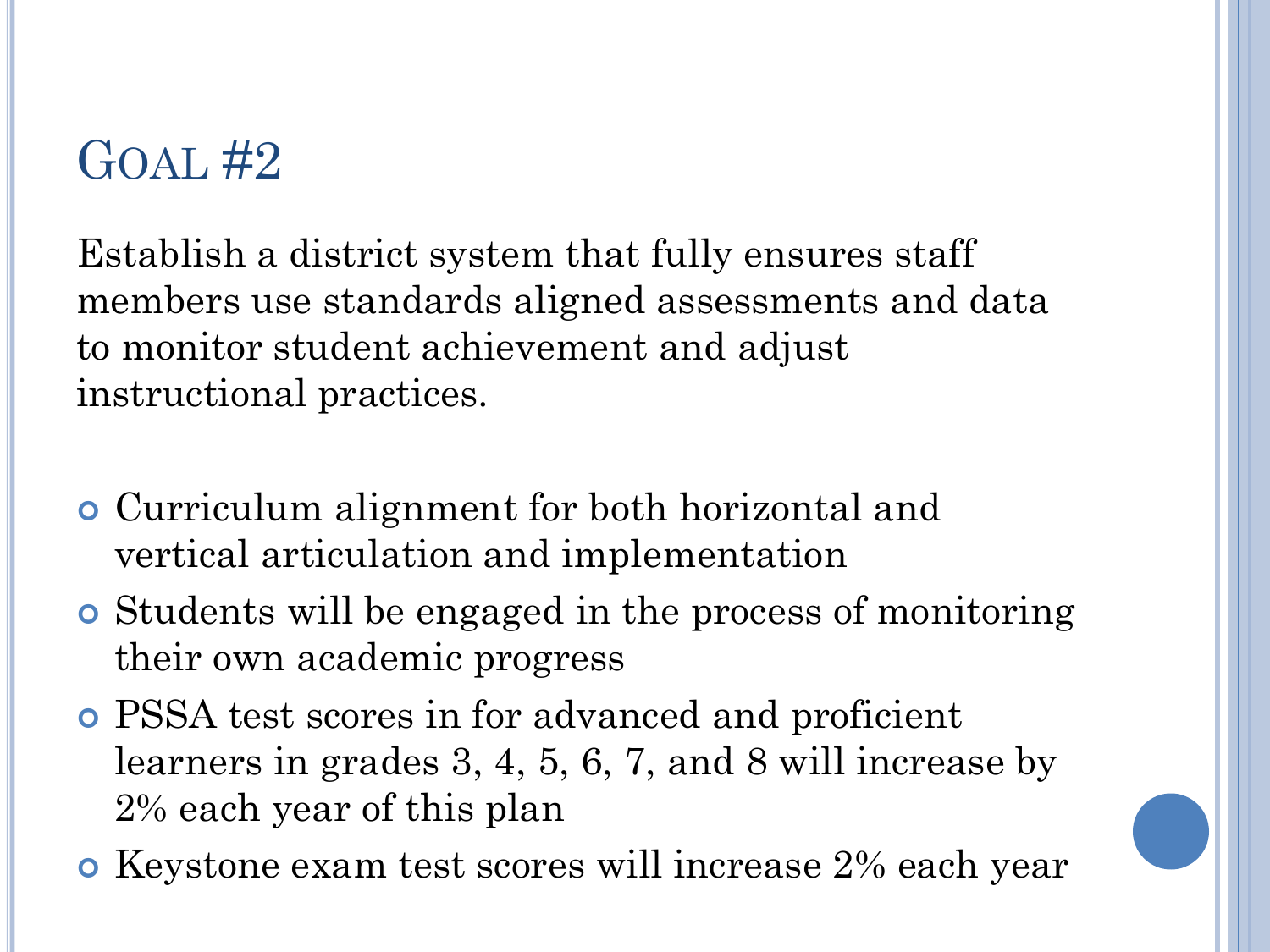Establish a district system that fully ensures the consistent implementation of effective instructional practices across all classrooms in each school.

- Consistent enforcement of student learning expectations and behavioral conduct
- Create a learning environment that promotes a positive attitude toward learning that combats student apathy
- Teachers will use a multitude of instructional strategies to engage students in their own learning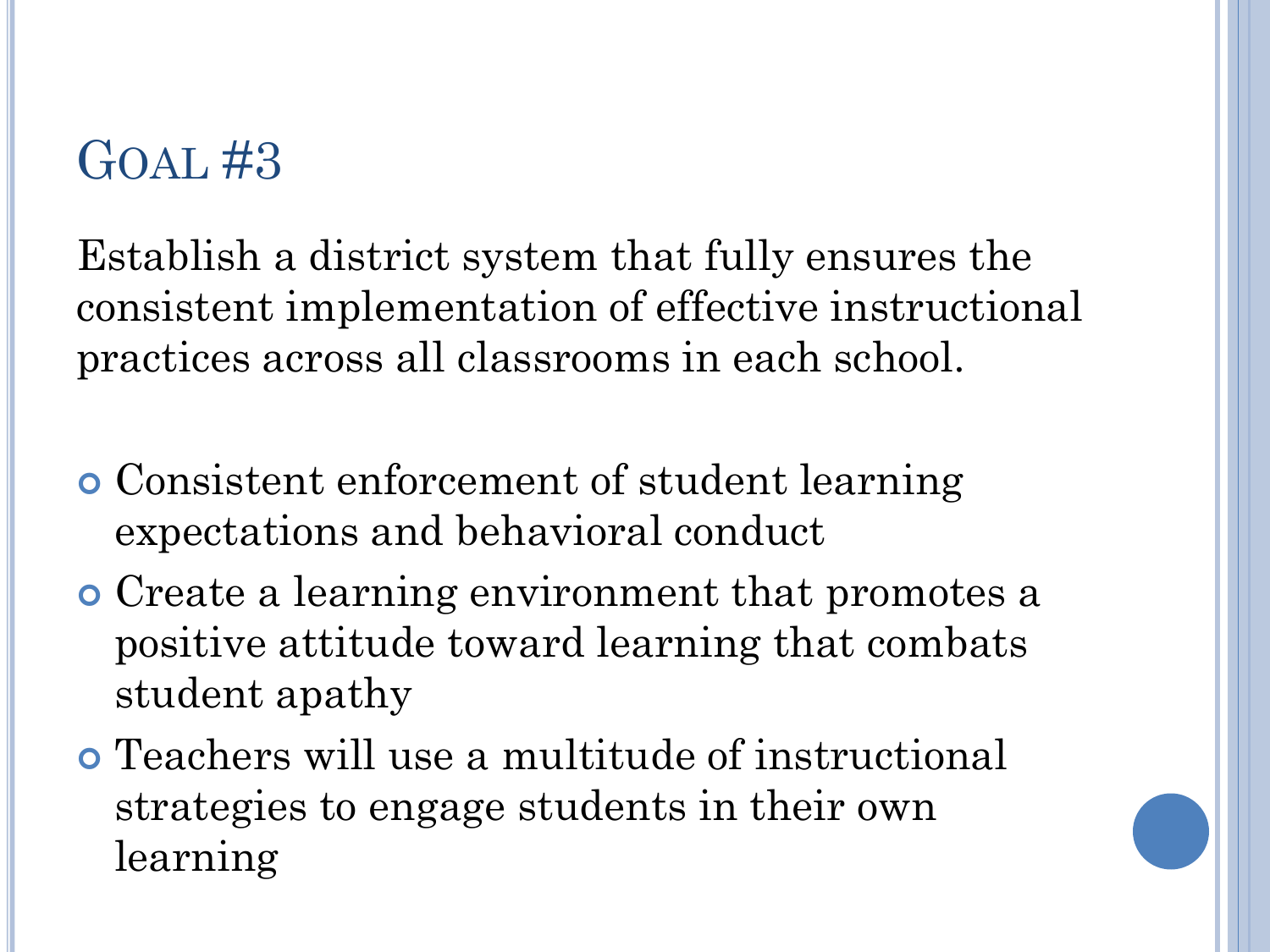Establish a district system that fully ensures specially designed instruction is provided to meet the unique learning needs of all students.

- Encourage students to be engaged in the process of monitoring their own academic progress
- Teachers will use assessment results to impact pacing and sequence of learning opportunities
- Local assessment ratings for all learners will increase by 2% each year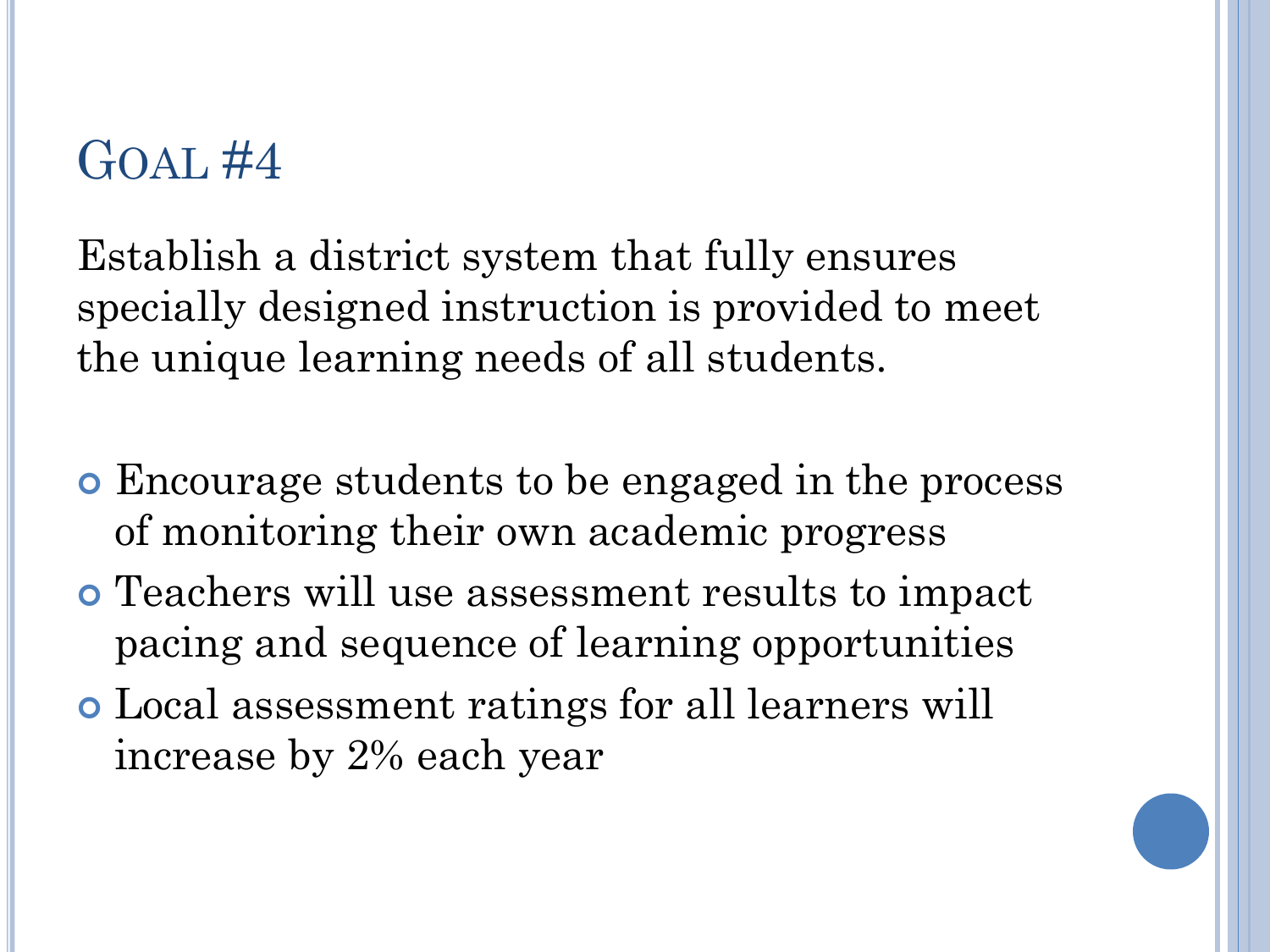Maintain the safety supports to fully ensure the district sustains a shared vision of positive school climate and ensures student and staff safety.

- The district will continue to build a safe atmosphere for student learning through the employment of a school police officer, open lines of communication, emergency drills, staff trainings, and maintain the security camera system
- All students and staff will follow the A-CV safety plan, and ensure full implementation of our safety procedures for Lockdowns, ALICE, and reunification planning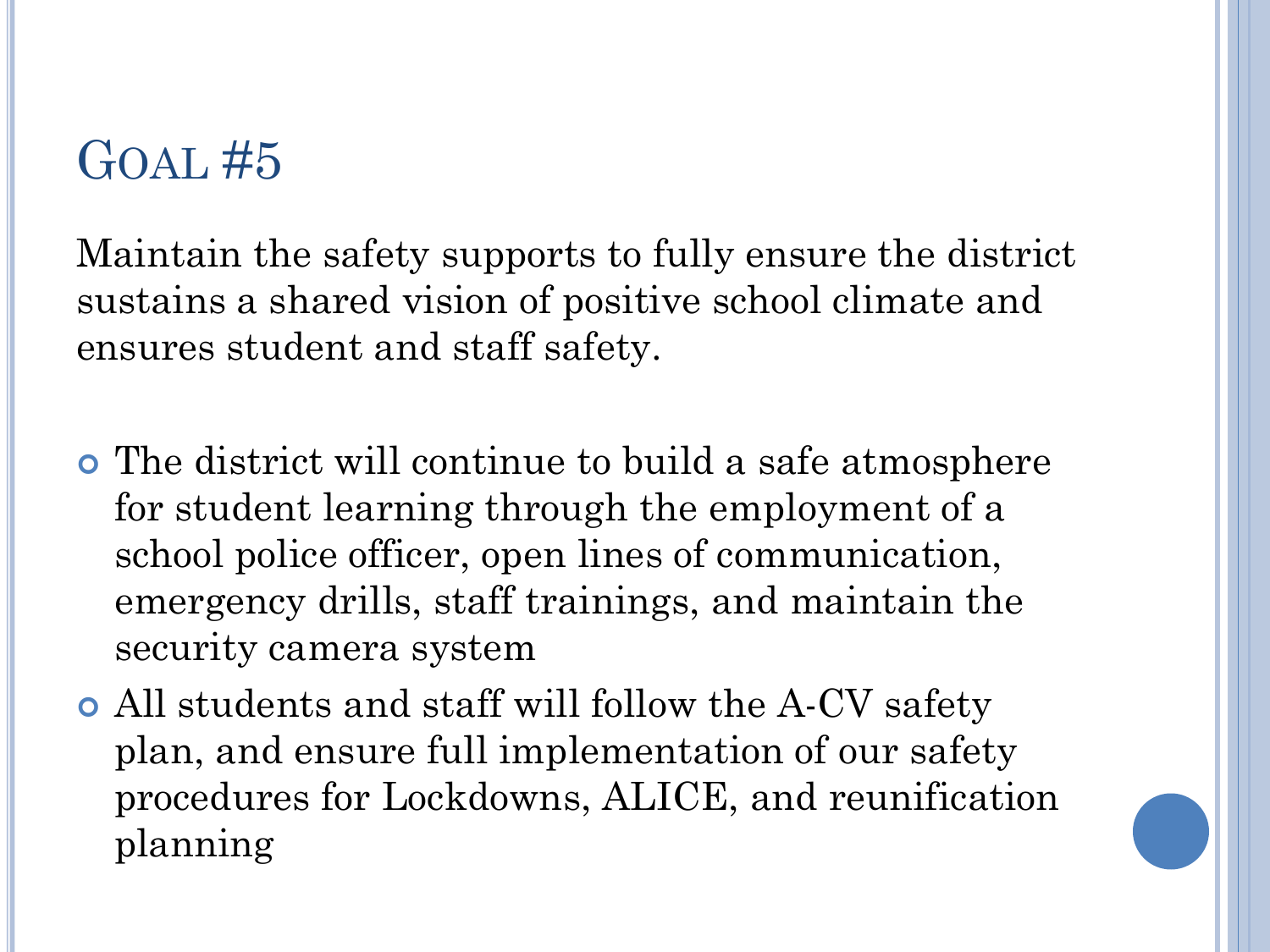# Discussion